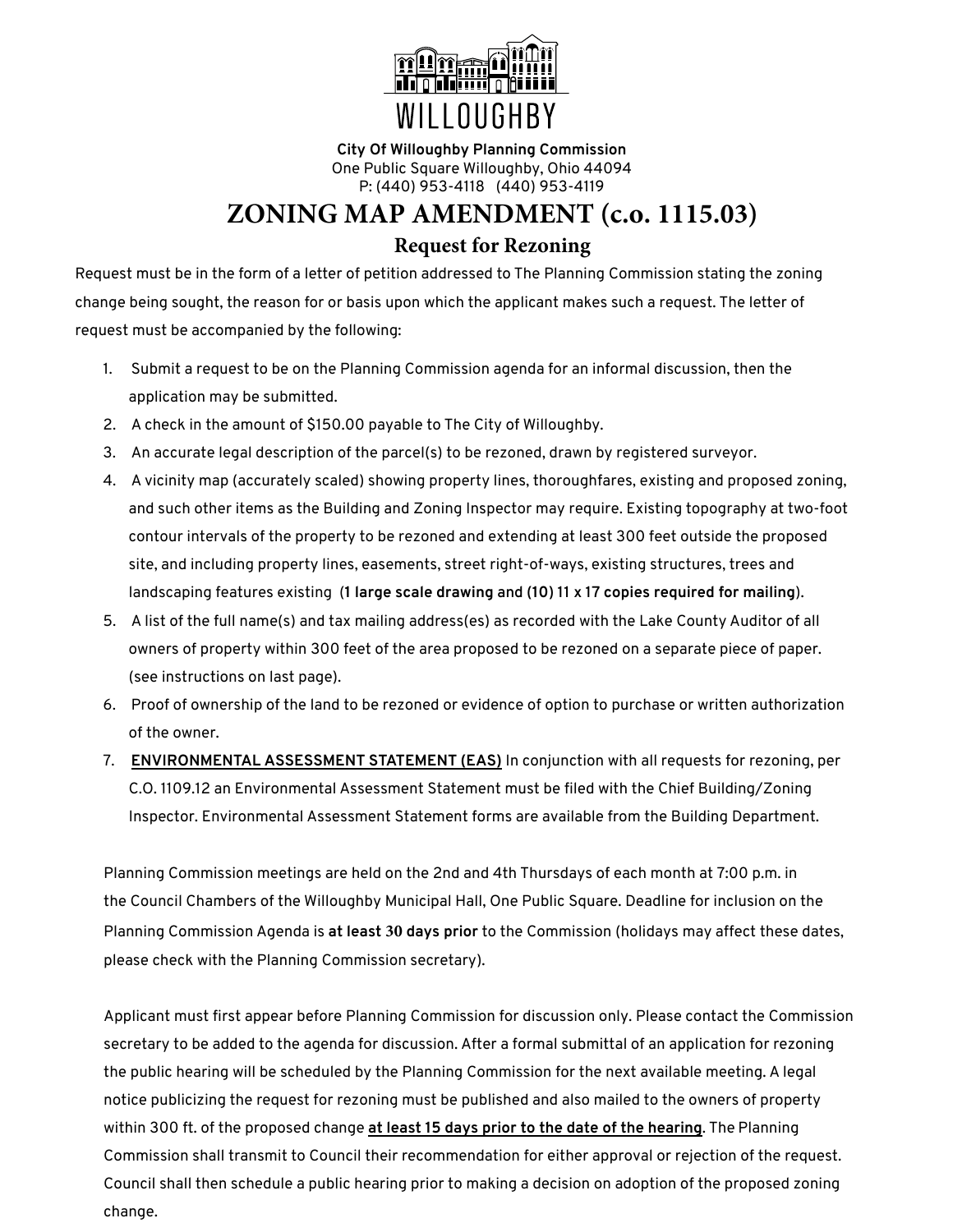# **Request For Rezoning Application Procedures**

- **1. PARCEL ADDRESS:** Address of property for which rezoning is requested. If property is vacant, Planning Commission will assign a tentative address.
- **2. PERMANENT PARCEL NO.:** The number assigned to the property in the Lake County Tax Records. The Planning Commission Secretary may assist you in obtaining this number.
- **3. CURRENT ZONING DISTRICT:** As identified on the Official Zoning Map. The Planning Commission may assist you with the district. PROPOSED ZONING: as requested by applicant.
- **4. APPLICANT NAME, ADDRESS, PHONE NO. & EMAIL ADDRESS:** Applicant may be any person authorized by the landowner to request change of zoning. Evidence of such authority, such as a purchase agreement or option instrument, is required.
- **5. IF OTHER THAN LANDOWNER:** See item #4
- **6. PROPOSED USE OF LAND:** Describe as clearly as possible the proposed activity or use for which the rezoning is requested.
- **7. EXHIBIT DOCUMENTATION:** Attach additional information, drawings, or exhibits which will assist the Planning Commission to clearly understand your request and to make an informal and timely decision. The Commission may require the following data if applicable to your request:
	- A. Preliminary site plan
	- B. Traffic analysis
	- C. Drainage analysis
	- D. Construction schedule
	- E. Any other information deemed necessary to access the impact of your proposal.

It is recommended to consult with the Planning Commission Secretary about the contents of your application.

**8. SIGNATURE:** Be sure to sign and date the application.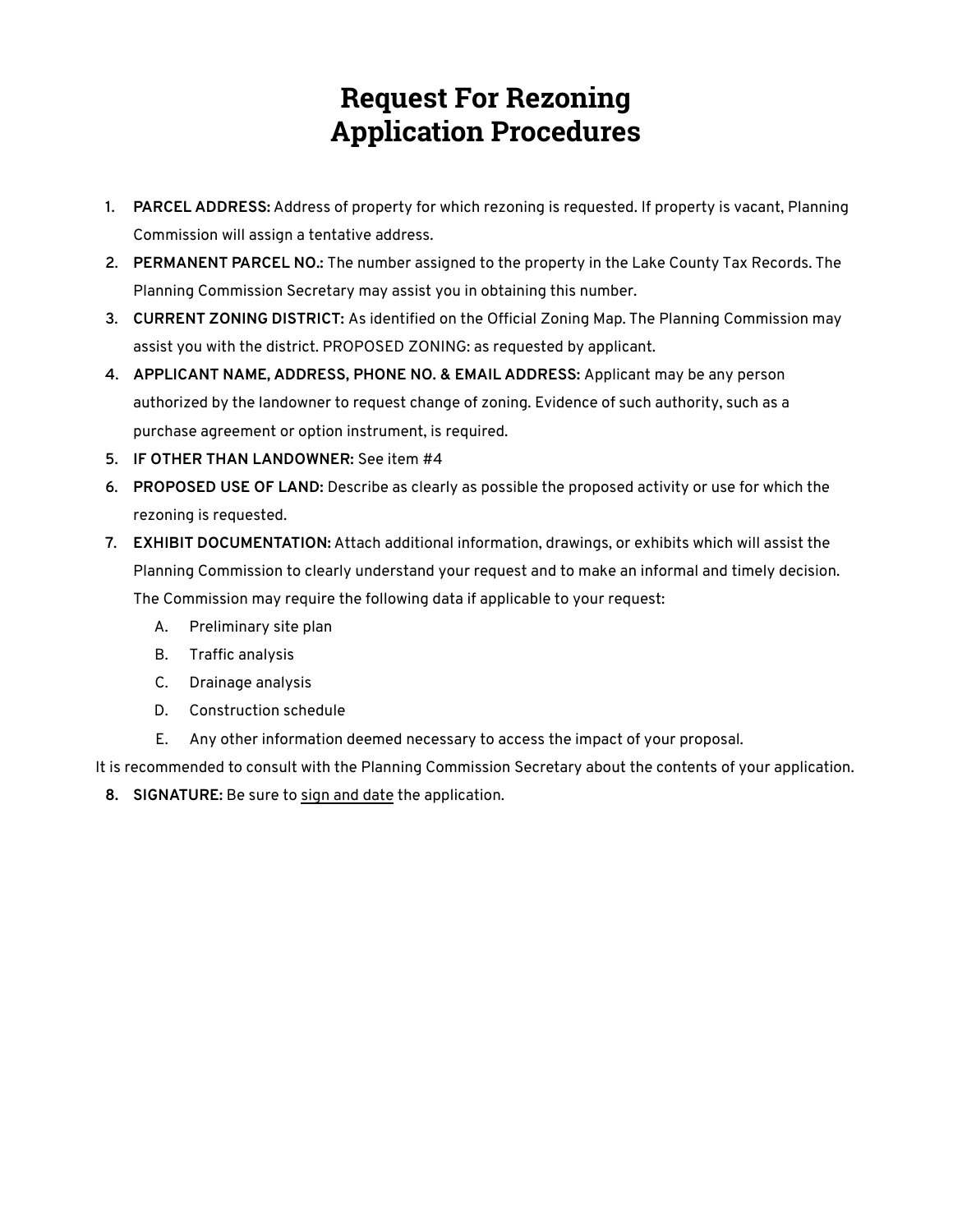# **Application To Change Zone Map**

**PURSUANT TO C.O. 1115.06, A developer may submit a development plan at the time an application for an amendment is submitted. The Planning Commission and Council may review the two applications simultaneously, but shall consider each as a separate, independent application. A development plan shall be reviewed according to [Section 1109.04](http://www.amlegal.com/walter-h-drane-codes/?f=jumplink$jumplink_x=Advanced$jumplink_vpc=first$jumplink_xsl=querylink.xsl$jumplink_sel=title;path;content-type;home-title;item-bookmark$jumplink_d=%7bwilloby%7d$jumplink_q=%5bfield%20folio-destination-name:%271109.04%27%5d$jumplink_md=target-id=0-0-0-2947) and shall be approved only if the application for rezoning is approved.**

7. Briefly Describe Exhibits Which Are Part Of This Application:

| a. |    |
|----|----|
| b. |    |
| c. |    |
|    | d. |
| e. |    |
|    |    |

8. THE UNDERSIGNED APPLICANT HEREBY REQUESTS A CHANGE OF THE ZONE MAP ON THE BASIS OF THE REPRESENTATION CONTAINED HEREIN.

Applicant Signature \_\_\_\_\_\_\_\_\_\_\_\_\_\_\_\_\_\_\_\_\_\_\_\_\_\_\_\_\_\_\_\_\_\_\_\_\_\_\_\_\_\_\_\_\_\_\_\_\_\_\_\_ Date \_\_\_\_\_\_\_\_\_\_\_\_\_\_\_\_\_